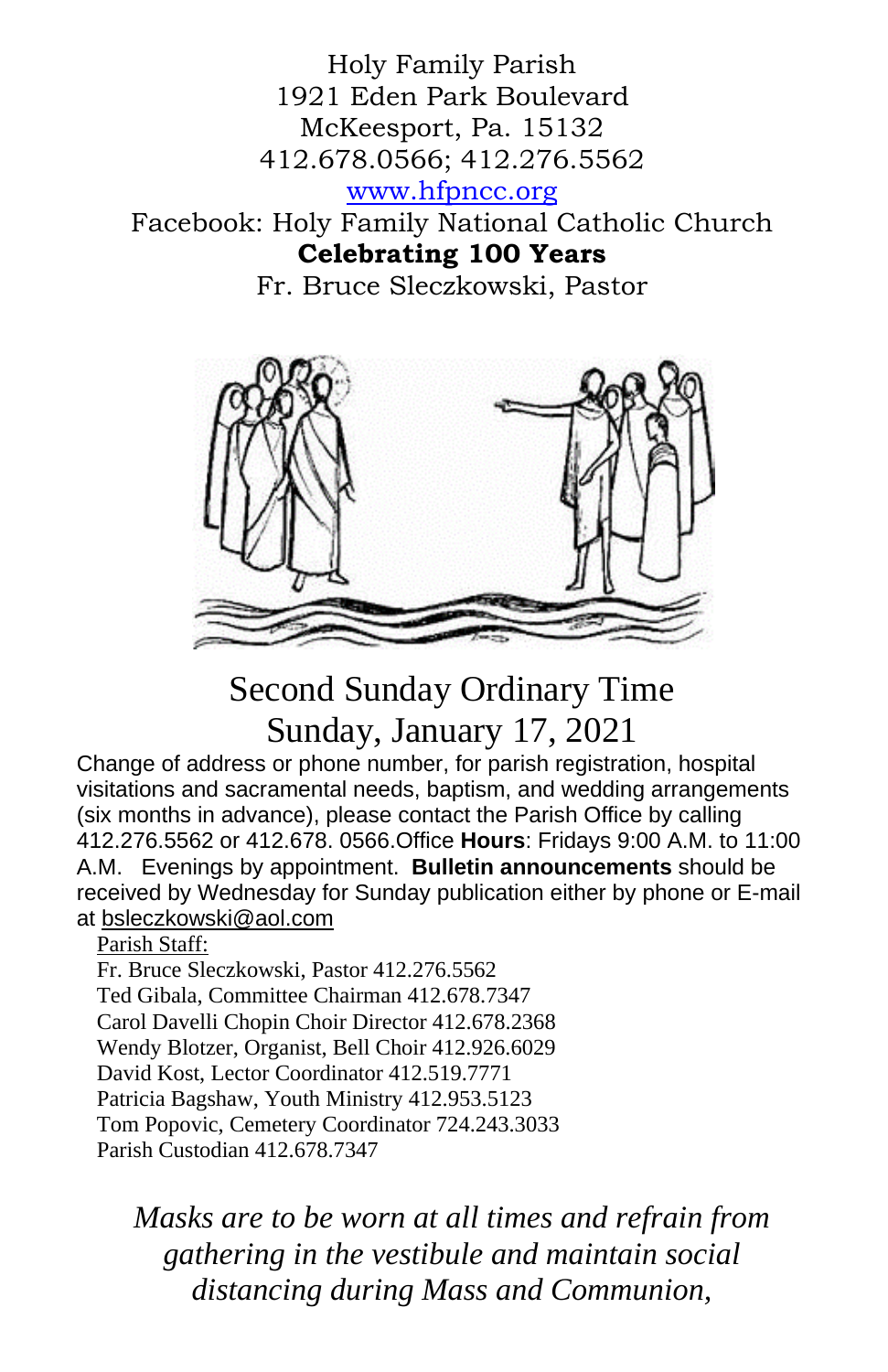### **Future Directions for January**

Daniel in the Lion's Den

As we begin a new Year in our Lord 2021, we give thanks for the blessings of the past and look forward to what lies ahead by putting our Trust in our God. During 2021 as we prepare for a post Covid world, to reengage and recommit ourselves as the Body of Christ; we will examine the lives of some of the prophets, disciples of our Lord, saints, bishops and their discipleship virtues to see what we can learn from them to apply in our daily living. For January we focus on Daniel in the Lion's Den.

## **Daniel Chapter 6**

**Reflection and Action Item:** Daniel was raised to high office by King Darius. His jealous rivals trick the King to decree that no prayers should be addressed to anyone but the King. Daniel continued to be steadfast in his prayer to God. Thus, he was thrown into the lion's den and as we know God protected and saved him because of his great faith. As Daniel said "My God sent his angel, and he shut the mouths of the lions. They have not hurt me, because I was found innocent in his sight." (6:22)

This story teaches us that no one or nothing is a match for the True God and that God provides for those who are faithful and devoted to Him. So even in the midst of difficult and challenging times such as this ongoing pandemic – let us continue to put our faith and trust in God.

Be steadfast in your daily prayer and encourage others to put their faith and trust in God, Who will guide us through this storm. Do not lose heart but be strong in your faith and encourage others to do the same.

Upcoming National Church Discipleship Retreat on Wednesday January 20th at 7 pm. Email [pbmikovsky@pncc.org](mailto:pbmikovsky@pncc.org) or [RobNem21@aol.com](mailto:RobNem21@aol.com) by Jan 18th to receive zoom link.

*Please contact Fr. Bruce to reserve special requiem prayer request for 2021. Call 412.276.5562 or email bsleczkowski@aol.com*

**This Week** 

Sunday, January 17, 2021 **Canada Care and American Care and America** Critical Sunday, 1980 Holy Mass 9:00 A.M. **+Agnes & +John Belkowski** Int. Claudia LoBue